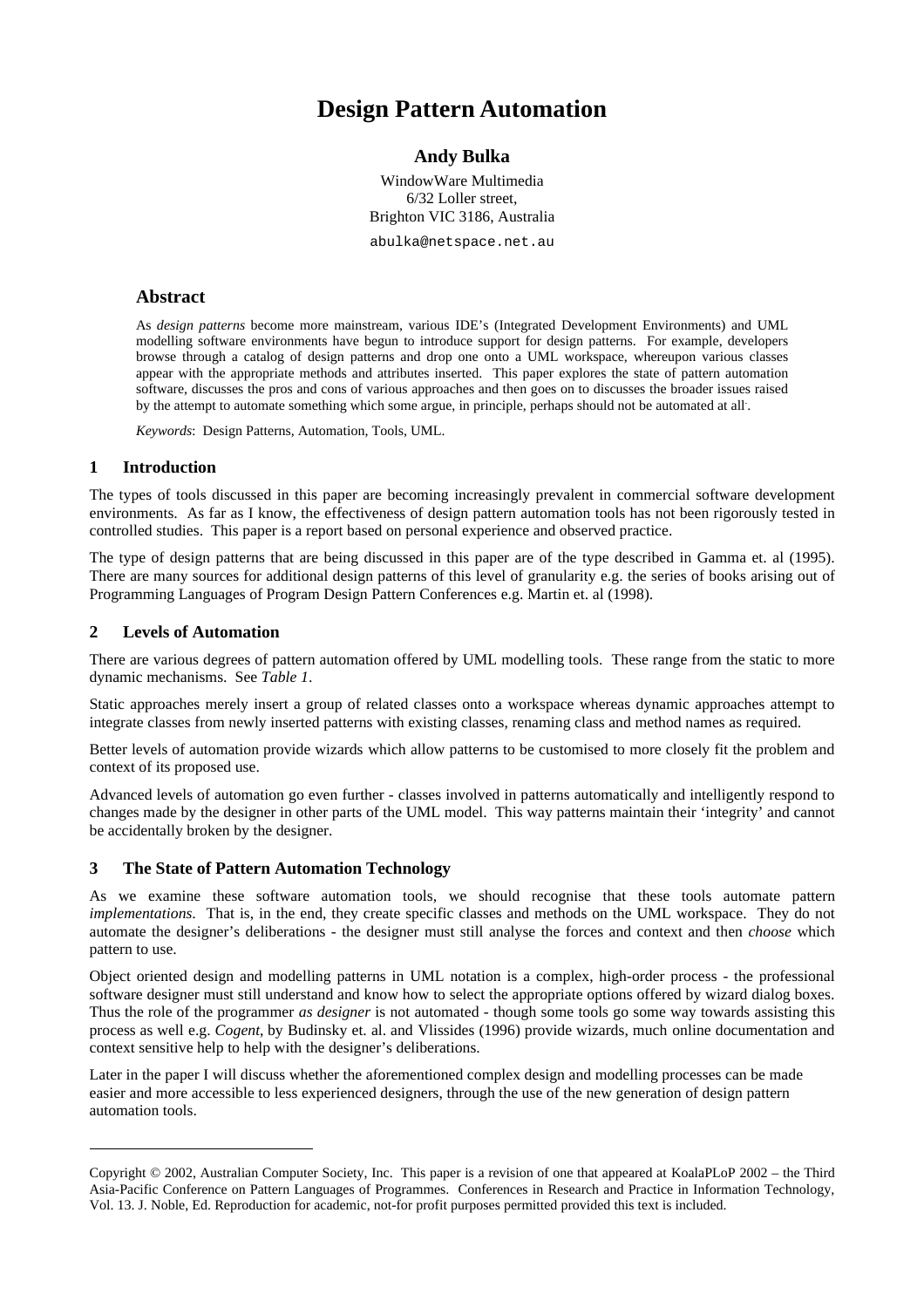| <b>Automation Level</b>                                                            | <b>Description</b>                                                                                                                                     | Pro                                                                          | Con                                                                         |
|------------------------------------------------------------------------------------|--------------------------------------------------------------------------------------------------------------------------------------------------------|------------------------------------------------------------------------------|-----------------------------------------------------------------------------|
| Simple Template<br>e.g. UMLStudio                                                  | Stores the structural<br>solution of a pattern.<br>Inserts a group of related                                                                          | Prebuilt structures save<br>modelling time                                   | Manual customisation<br>required.                                           |
|                                                                                    | classes onto a workspace                                                                                                                               |                                                                              |                                                                             |
| <b>Parameterised Templates</b><br>e.g. TogetherJ<br>e.g. ModelMaker<br>e.g. Cogent | Dialog box prompts for<br>class and method names<br>before inserting a group of<br>related classes onto a<br>workspace                                 | Integrates classes from<br>newly inserted patterns<br>with existing classes. | Typing class and method<br>names may be tedious and<br>error-prone.         |
| <b>Intelligent Patterns</b><br>e.g. ModelMaker                                     | Classes that have been<br>inserted as parts of patterns<br>automatically and<br>intelligently respond to<br>changes in other parts of<br>the UML model | The integrity of patterns is<br>maintained.                                  | Developer may be<br>confused or feel restricted<br>when model auto-changes. |

#### **Table 1: Levels of Pattern Automation**

#### **3.1 The simple Template approach**

An example of the simple template approach to design pattern automation can be found in *UMLStudio* http://www.pragsoft.com. The user of this UML modelling tool browses through a catalog of design patterns, viewing thumbnails of various designs. The user selects a design pattern implementation and it subsequently appears on the workspace. Finally, the user makes any necessary modifications to the class and method names, often moving preexisting classes into positions occupied by the new classes from the template in order to fully integrate the pattern classes into the existing UML model.

This series of operations is illustrated in the next three figures, steps 1 to 3. The goal is to use the Adaptor Pattern to wrap the class Person.



**Figure 1: Browsing through the** *UMLStudio* **pattern catalog. Step 1 of 3.**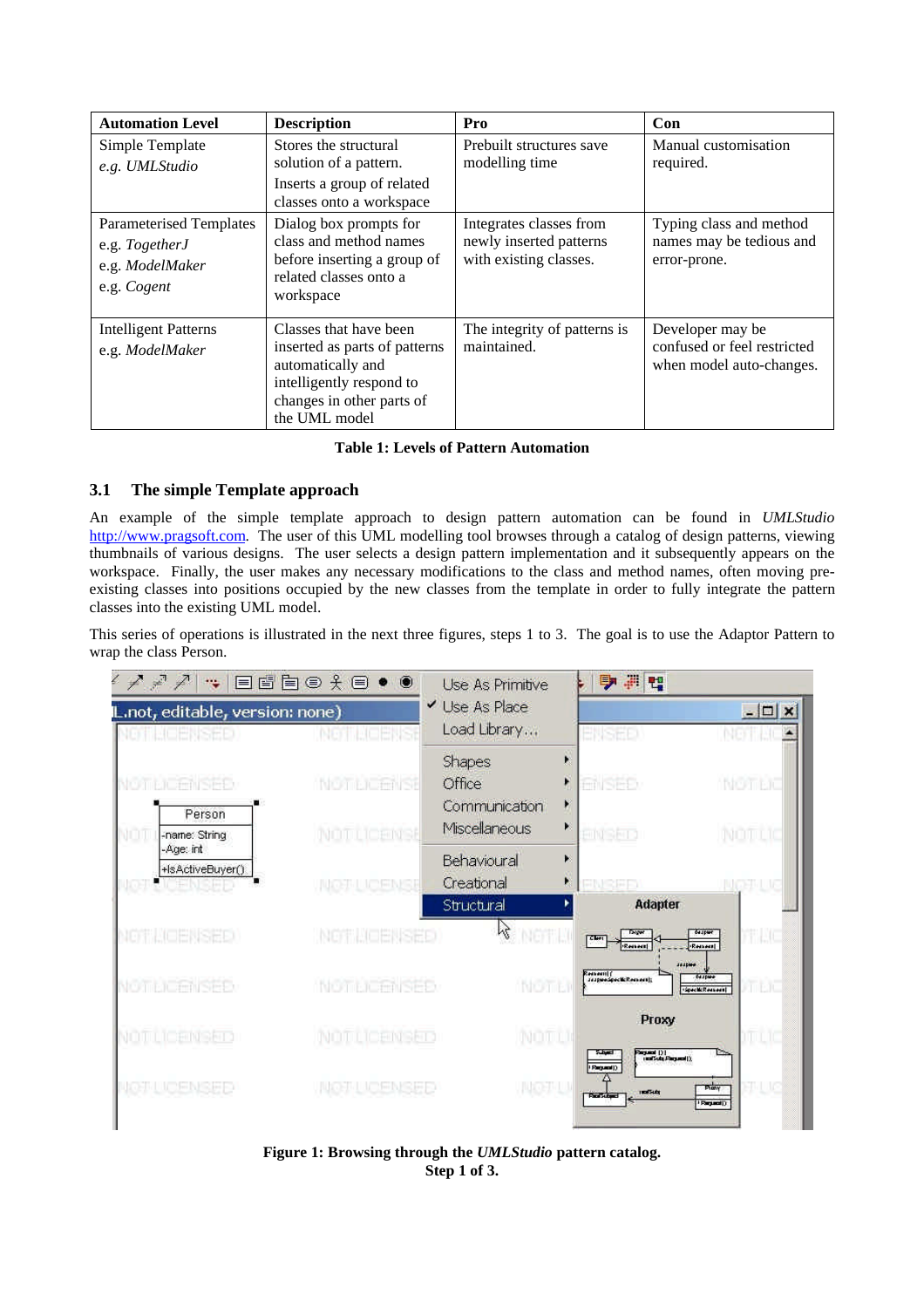

**Figure 2: New classes implementing an Adaptor Pattern appear on the workspace. (UMLStudio) Step 2 of 3.**



**Figure 3: Workspace after manual editing. Step 3 of 3.**

The point of using the Adaptor Pattern in this example is to adapt the interface of the Person class which consists of the method IsActiveBuyer to a new interface in a new class, consisting of the method GoodBuyer.

In order to achieve this goal, we need to customise the classes that were dropped onto our workspace from the design patterns catalog. This is a manual process since there is no further automation offered by the UMLStudio tool. Figure 3, above, shows the final result. To achieve this result we manually had to do the following:

- 1. Replace the new Adaptee class with our pre-existing Person class.
- 2. Preserve the wiring between the Adapter class and the Adaptee/Person class.
- 3. Rename the generic methods provided by the new Adaptor Pattern classes to methods appropriate to the class being adapted. Thus the method Request is manually renamed GoodBuyer. The method SpecificRequest is manually renamed IsActiveBuyer.
- 4. Write the code shown in the UML text comment box of *Figure 3.*

The need to manually customise the classes that are copied out of the template library is this technique's biggest drawback. The pre-existing Person class shown in step 1 is ignored by the Adaptor Pattern template - the new classes from the adaptor pattern template library are not automatically integrated with the existing Person class.

It would save manual editing if the user of the modelling tool first selected the class that he or she wanted to adapt, *then* applied the Adaptor pattern. The resulting group of classes would wire themselves and integrate with the selected class. Let us now examine the details of this more advanced approach.

#### **3.1.1 Parameterised Pattern Templates**

A more dynamic and intelligent approach to pattern automation is offered by *TogetherJ* http://www.oi.com/together.htm and *Modelmaker* www.delphicase.com. These UML modellers / IDE's allows you to attach patterns to existing classes and offer the ability to customise aspects of the template's application using wizard dialog boxes.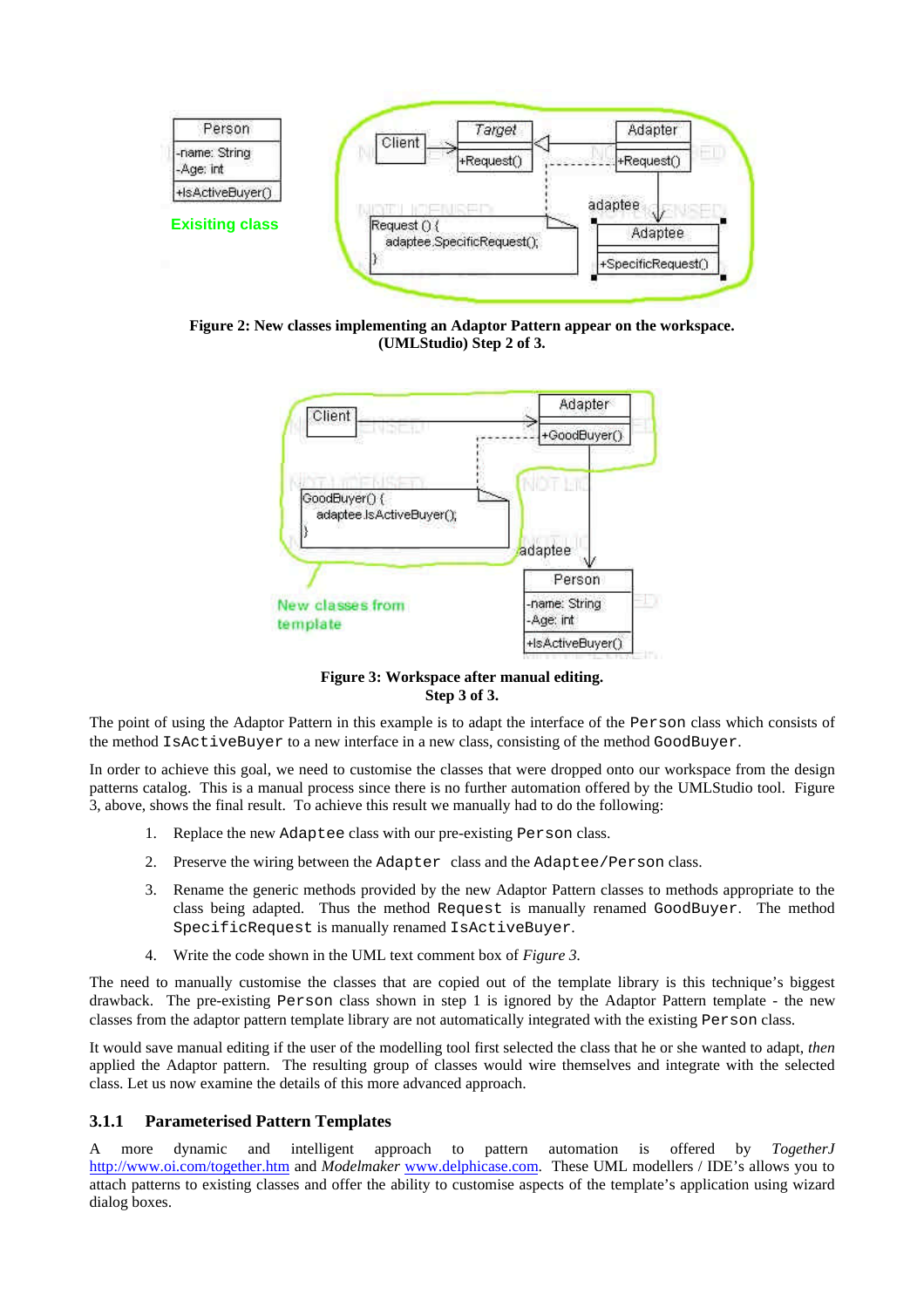Here we use *Modelmaker* to apply the Wrapper Pattern to the Person class:



#### **Figure 4: Steps in applying the Wrapper Pattern (***Modelmaker***).**

The steps in applying Wrapper Pattern in ModelMaker as shown in Figure 4 are:

- 1. Locate the class you want to wrap and create a wrapping class that points to it.
- 2. Select the pointer attribute and click on the "Apply Wrapper Pattern" icon.
- 3. In the dialog box which lists the methods of the class being wrapped, select any methods that you want to appear in the new wrapper class. Click OK.
- 4. The pattern has now been applied and is added to ModelMaker's list of active patterns being used in the model.
- 5. Notice the Wrapping class now has a new method 'GoodBuyer' which simply delegates to the IsActiveBuyer methods of the wrapped 'Person' class.

The benefit of Parameterised Pattern Templates is that the new classes and methods are integrated with existing classes and methods, since the currently selected UML object and the 'parameters' asked for in the wizard during the design pattern automation process give the tool the necessary information to do the integration.

An additional benefit of Parameterised Pattern Templates is that usually, after the dialog completes, there is little to no manual coding to do. For example, Modelmaker actually *generates* the code mapping the call to the new method (AdaptedPerson.GoodBuyer) into a call to the existing adapted class method (Person.IsActiveBuyer).

A drawback to Parameterised Pattern Templates is that you are usually locked into a modal dialog box - typing and remembering class and method names is tedious and error-prone, unless a namespace browsing facility is provided.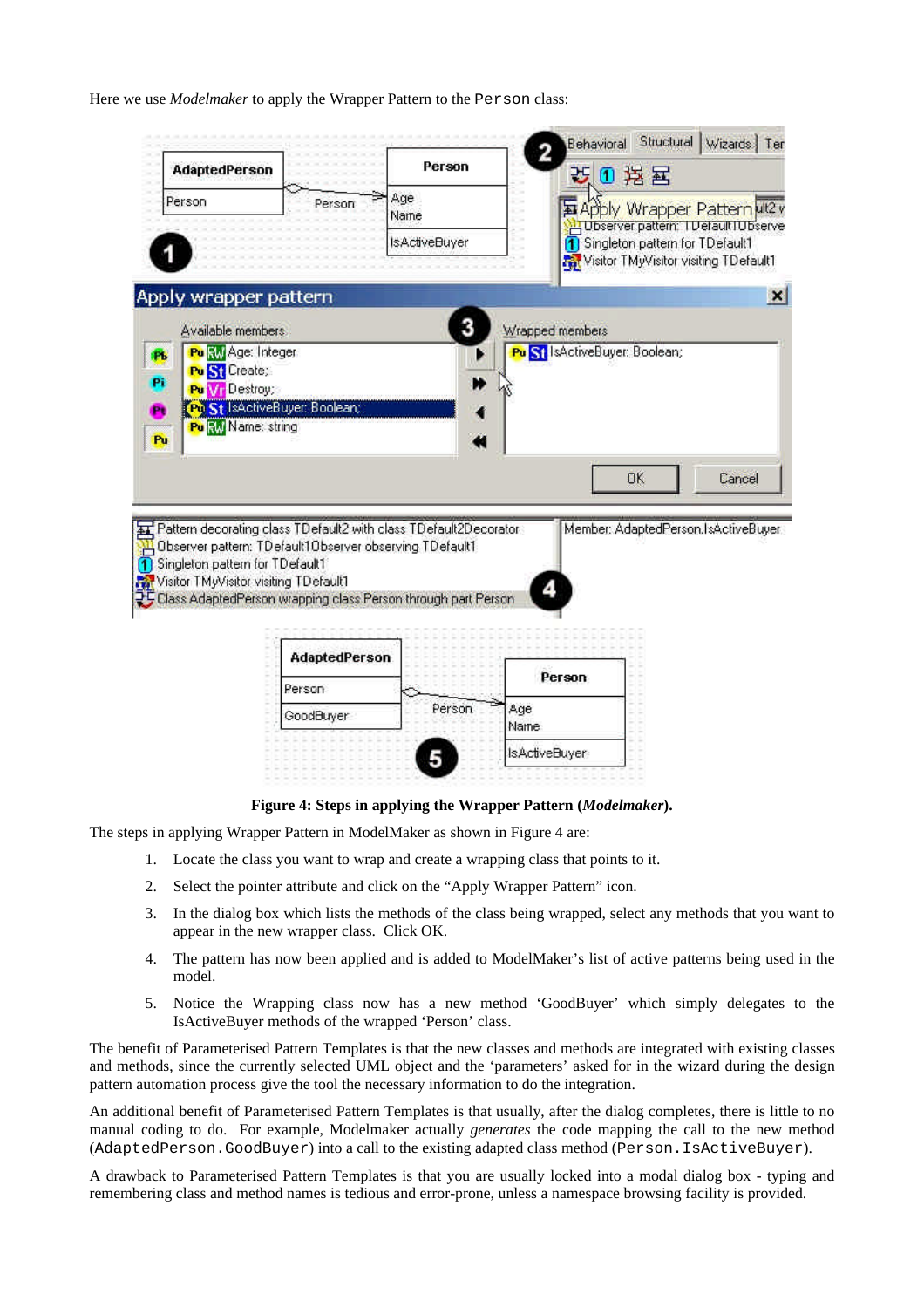Other tools, like *TogetherJ* offer additional features like a drag and drop GUI, so that for example, specifying adaptor and adaptee classes is done with a drag of the mouse.

| Pattern                                                                                                                                                                                                                                                                                                                    | Name                        | Value                   |                                       |
|----------------------------------------------------------------------------------------------------------------------------------------------------------------------------------------------------------------------------------------------------------------------------------------------------------------------------|-----------------------------|-------------------------|---------------------------------------|
| 日日<br>日本                                                                                                                                                                                                                                                                                                                   | Adaptee<br>$\blacktriangle$ | Adaptee                 | 翳                                     |
| E Coad Components                                                                                                                                                                                                                                                                                                          | ā<br>Target                 | Target                  | 翳                                     |
| E El HP E Speak<br>Coad Classes<br>田                                                                                                                                                                                                                                                                                       | Adapter                     | Adapter                 | $\frac{1}{2} \frac{1}{2} \frac{1}{2}$ |
| F in GoF                                                                                                                                                                                                                                                                                                                   | Version                     | Object                  | ▼                                     |
| <b>B</b> Abstract Factory<br><b>B</b> Adapter                                                                                                                                                                                                                                                                              | Attribute                   | adaptee                 |                                       |
| <sup>1</sup> Chain of Responsibility                                                                                                                                                                                                                                                                                       | Initialization variant      | Constructor parameter   |                                       |
| <b>B</b> <sup>-</sup> ] Composite<br><b>B</b> <sup>-</sup> ] Decorator                                                                                                                                                                                                                                                     | Copy documentation          | П                       |                                       |
| <b>B</b> Factory Method                                                                                                                                                                                                                                                                                                    | Create pattern links        | $\overline{\mathbf{v}}$ |                                       |
| <b>B</b> <sup>-</sup> ] Bean<br><b>B</b> <sup>-</sup> T JSP<br>67 Stub Implementation<br>Description<br><b>Adapter pattern</b><br>Introduction<br>Convert the interface of a class into another interface client expect. Adapter lets classes work together that couldn't otherwise<br>because of incompatible interfaces. | $\overline{\phantom{0}}$    |                         |                                       |
|                                                                                                                                                                                                                                                                                                                            |                             |                         | $\overline{\phantom{a}}$              |
|                                                                                                                                                                                                                                                                                                                            |                             |                         |                                       |

**Figure 5: Select a pattern and tweak the parameters. (***TogetherJ***).**

# **3.1.2 Super Parameterised Pattern Templates**

*Cogent*, by Vlissides et. al. uses wizards (dialog boxes with multiple pages of parameters - *see figure 7.*) to strongly customise the pattern implementation automation process. Wizards allow the designer to consider and choose various trade-offs, ultimately generating different code.

For example, when *Cogent* applies the *composite pattern*, the sort of questions asked are: Whether to cache. Whether to use linked list vs. stretchable arrays. Whether to access via simple index vs. iterator. Whether class management API should include append/prepend, insert/remove operations. Whether to declare child management operations in all classes or in composite class only. Whether to raise exception under certain conditions etc.

The big promise of this approach is that the designer can more readily fit the pattern implementation to the exact needs of his or her problem.

#### **3.1.3 Dynamic Intelligent patterns**

*Modelmaker* www.delphicase.com goes one further step in pattern automation and offers the idea that patterns are dynamic first class citizens in a UML model. Once applied, the modelling tool remembers which classes are involved in the pattern and actively protects the pattern from accidental damage.

Additionally, as parts of the model change, the classes and methods involved in the pattern are automatically updated as necessary. For example, if an adapted method name changes, the code in the wrapping class method will automatically be altered to call the renamed method. Similarly, if an adapted method is deleted, the wrapping class method will also be deleted.

This sort of dynamism can get quite complicated yet beneficial. For example, a more complicated pattern like Visitor requires that each visitor class has a visit\_xxx method for each class to be visited. When dynamic patterns are being enforced, each time you add a new class to be visited e.g. the CleaningLady class, all visitor classes *automatically* get a new method called visitCleaningLady. Thus the integrity of the *visitor pattern* is maintained.

#### **4 Discussion**

To some, the whole idea of pattern automation is a contentious issue. This is because a design pattern is actually a reasonably complex *document* describing a problem in a given context surrounded by various forces. Any solutions offered in design pattern documents are qualified by thorough discussions of the various trade-offs of using certain designs and implementations over others, given various context and forces. Thus a pattern is not just a solution structure consisting of a UML diagram, rather it is an essay for the designer to read, think about and ultimately adapt what is learnt to his or her needs.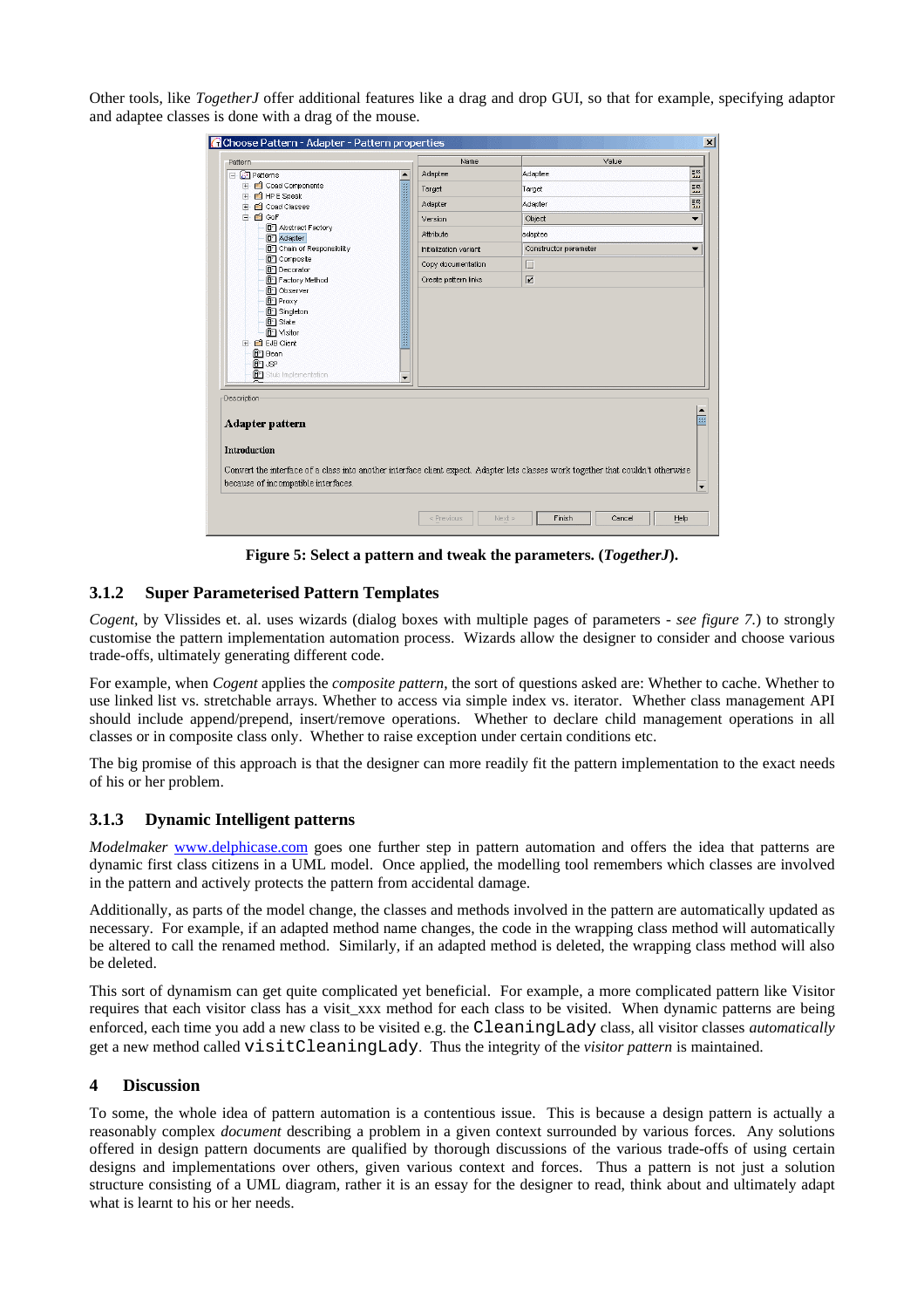In fact a designer may encounter situations where none of the sample implementations offered in the design pattern document are suitable to the designer's particular situation, or possible to implement in the implementation language available (e.g. it may be a non-object oriented language). In these cases the designer will need to invent a custom solution based solely on the *ideas* discussed in the design pattern document.

Thus the idea of *automating* this entire complex process can therefore seem ludicrous, given the amount of design, human thought, and customization of solution structures often (or perhaps always?) required.

#### **4.1 What aspect of patterns should be automated**

The rebuttal to the objection that "pattern automation should not be attempted at all" is to be found in distinguishing exactly *what* aspect of design pattern process software tools are really trying to automate. Are they really trying to replace the designer's deliberations or merely assisting the designer in the mundane and often complex task of *implementing* the pattern?

The tools so far described in fact do not replace the designer's deliberations in *choosing* which pattern to use at any given time. The tools do not replace the need for the designer to understand how and why he or she is using a particular pattern. Nor do the tools replace the need for the designer to understand the balance of forces and trade-offs involved in choosing different solution variations.

Once the designer has decided what sort of pattern solution is required, then what the pattern automation tools *can* help him or her with, is the moderately complex and careful surgery required to implement that pattern solution into a UML diagram or into source code.

#### **4.2 Fitting the pattern to the problem**

Gamma et. al (1993) say in *Design Patterns*, p. 3: "Design Patterns are not about designs such as linked lists and hash tables that can

# **Are Refactoring Tools Doing Pattern Automation?**

It could be argued that refactorings Fowler (1999) are related to and in some cases similar to Patterns. They encapsulate proven 'moves' in the chess game of refactoring code. Some refactorings go so far as to encapsulate proven designs e.g. *'Change Unidirectional Association to Bidirectional'*, (p200, Refactoring) show the best way to implement a bidirectional association. Similarly, 'Duplicate Observed Data' (p 189, Refactoring) shows how to implement the Observer Pattern.

Source code editors with refactoring support are becoming more popular and moving from their original use in Smalltalk circles to the more mainstream Java community, more recently to the Python community and beyond.



**Figure 6: Examples of refactoring editors and refactoring tools that plug into existing IDE's. Clockwise from the top - Jrefactory plug-in, Eclipse, IntelliJ.**

be encoded in classes and reused as is. Nor are they complex, domain-specific designs for an entire application or subsystem. The design patterns in this book are *descriptions of communicating objects and classes that are customized to solve a general design problem in a particular context.*"

Thus an important argument *against* the idea of automating pattern 'implementations' is that by the time the design process has considered all the forces in the designer's context and the designer has adapted the pattern solution to fit his or her unique situation, then the implementation stage will involve coding up something that is quite unique. Pattern automation tools that offer out of the box solution structures are unlikely to ever match what the designer really wants even when you take into account the customisation features of the tool.

The problem of fitting the automated pattern templates to the exact problem at hand might in principle always be a mismatch in the sense that say, hand crafted solutions might always be better. A custom tailored suit is always going to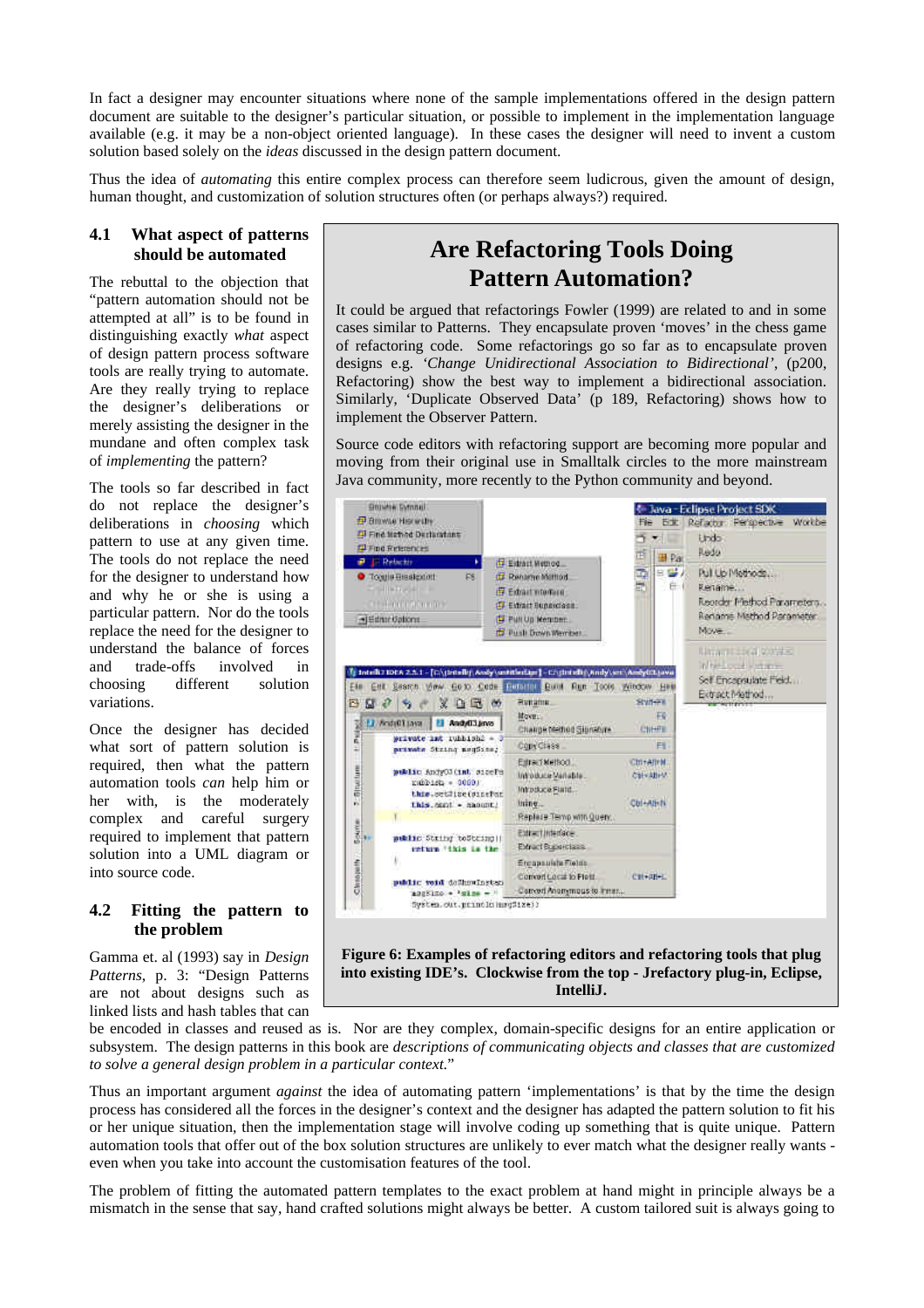fit someone better than an off the rack suit. But do we go further and say that in principle each pattern implementation is *necessarily* going to be unique? Do pattern implementations *always* need to be 'custom tailored'?

Let us remember that there are also benefits to non-custom tailored approaches - standards, comprehensibility, maintainability, proven and efficient designs etc. If there is room, in principle, for pattern solution template libraries then these benefits should not be overlooked.

It is also likely that given the wide variety of patterns, that some patterns are more suitable to be automated than others. It is my experience that some patterns, with suitable wizards, are quite suitable for automation *e.g.* Adapter, Visitor, Strategy. This is not to deny that there are variations of these patterns that are not handled by my current automation tools.

#### **4.3 Adding your own patterns to pattern solution catalogs**

Designers are of course not restricted to the implementation solutions offered in a pattern catalog - some tools in fact offer the capability of allowing custom pattern implementations to be added to the pattern catalog, thereby increasing the relevance of the pattern implementations offered by the pattern automation tool. *PsiGene* Heister et. al (1997) for example describes a framework specific tool (for house/building simulation) which allows proven custom, domain specific patterns to be easily reused. Thus developers can build catalogs of pattern solution implementations which are suited to their organisation, language and problem domain.

A drawback to custom templates which designers add to a catalog themselves, is that these pattern templates do not have the advanced customisation wizards that come with standard patterns. This is because wizards need to be carefully designed and are complex enough that they need to be implemented by the automation pattern tool makers themselves.

# **4.3.1 The Promise of Wizards**

Despite the fact that complex wizards are probably only going to be supplied by pattern automation tool makers, and not by tool users, I believe that, besides having a variety of solution structures to choose from in a catalog, parameterised patterns with smart wizards offer the designer a promising way of generating unique solutions - better fitting his or her context and forces. For example, in my experience, a flexible Adaptor/Wrapper Pattern automation wizard copes with many adapting/wrapping situations. On the other hand, a Composite Pattern Wizard is actually not offered in *ModelMaker* because, as the author of *ModelMaker* told me: 'Every composite pattern situation is different.'!! I ended up adding a custom composite pattern to the *ModelMaker* catalog, which suited my needs at the time - and this worked very well. It was easily parameterised, asking me the names of methods and classes but of course had no smart wizard to accompany it.

*Cogent,* co-designed by one of the *Design Patterns* book authors, Vlissedes, on the other hand *does* take on the challenge and does offer a Composite Pattern wizard, albeit a complex one (see *Figure 7*). This wizard comes with the *Cogent* tool.

# **Composite Implementation Trade-offs**

- $\Box$  Store explicit parent references
- Cache information in Composite class

Data structure for storing components is

- a linked list
- $\sim$  a stretchable array

# Child access:

- use a simple index (GetChild (int))
- $\vee$  use an iterator

# Child management operations:

- $\Box$  Include/Exclude (unspecified position
- $\Box$  Append/Prepend (beginning/end)
- $\Box$  Insert/Remove (specific position)

Declare child management operations in

- $\vee$  all classes ( $\Box$  raise exception when
- Composite class only  $($   $\Box$  use GetC

**OK** 

**Figure 7: Composite Pattern Wizard (***Cogent***)**

The big promise of wizards is that the designer can more

readily fit the pattern implementation to the exact needs of his or her problem. However, until there is a large library of radically alternate implementations of patterns available, plus very smart wizards, most designers will probably still feel restricted by the available pattern template choices - despite the levels of customization being offered. Intriguingly, once such libraries and smart wizards exist, then the process of modelling may radically change and become more like piecing together smart lego blocks rather than hand crafting every class and relationship manually. In the hands of a disciplined and experienced designer such tools would indeed be powerful.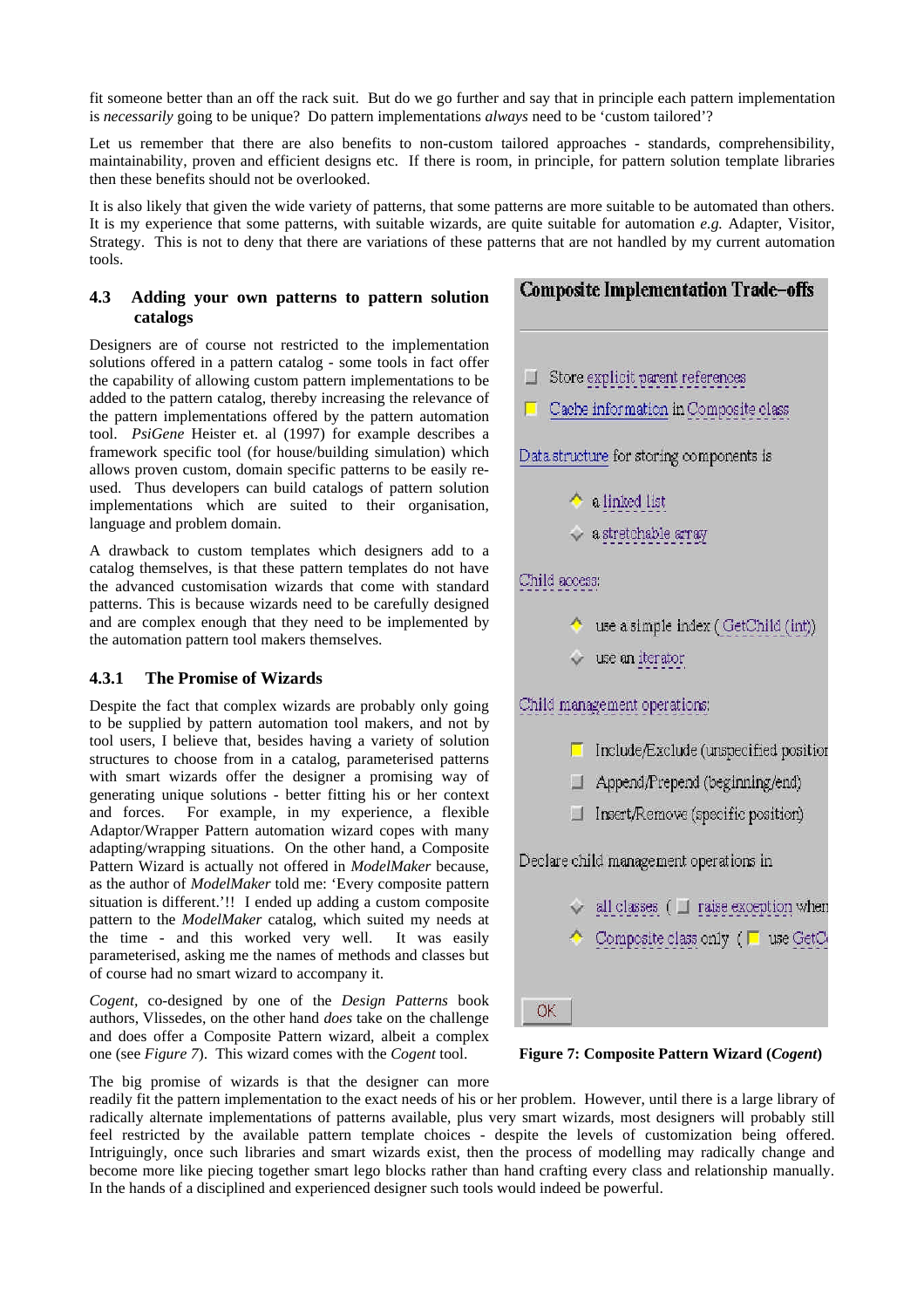#### **4.4 Patterns as Lego pieces in the hands of babes**

There is the very real possibility that inexperienced designers will be tempted to piece together architectures using pattern templates supplied with an automation tool, without really understanding the traditional role of patterns in resolving the forces arising in a Object Oriented analysis and design process.

And there is also the danger that designers will attempt to twist their designs in order to take advantage of groovy pattern implementations offered by their pattern automation tool. This may even lead to situations where a particular pattern implementation may do only 80% of what is really required yet the designer still uses it, hoping to take advantage of time savings. In this case the designer will need to implement the rest of the functionality manually.

Conversely, if a particular pattern implementation does *more* than required, the excess code in the design will confuse programmers, unless it can be safely removed. Furthermore some dynamic intelligent pattern tools (e.g. as used in *Modelmaker*) may actually resist such manual fine tuning (hence preserving pattern integrity), thus restricting the programmer, and forcing upon the design too much code, some of which is unnecessary.

Then again, if the software works and delivers the functional requirements asked of it, does it really matter all that much if the solution has been over-engineered, or built out of pre-fabricated parts? These same age-old philosophical questions relating to hand crafted vs. factory produced surely arise in other industries too? e.g. engineering, tailoring and furniture manufacturing etc.

In the end, I think that yes, in some situations, highly customised solutions will be necessary, and no automated tool is going to help you. In other situations, standard implementation solutions will actually be sufficient, *especially with the ability to customise a choice of standard implementations using complex wizards*.

Interestingly, automation facilities, especially wizards, will probably serve to *educate* designers and programmer as to the trade offs they should be considering, since reading dialog boxes and being guided through choosing options representing trade-offs will be helpful in supplementing one's reading and understanding of original design pattern documents.

# **5 Other Aspects of Pattern Automation**

#### **5.1 Comparing Refactoring Automation and Pattern Automation**

Interestingly, the idea of automating '*refactorings'* is not as controversial as pattern automation. Refactoring editors<sup>1</sup> certainly save time and keystrokes. Nobody is concerned about the pitfalls of having smarter, more automated code editors.

Then again, the current range of 'moves' offered by refactoring tools<sup>2</sup> are suitably low level such that they cannot spark any controversy relating to attempting to replace the design process. For example, the automated refactoring *'Extract Method'* wizard takes the selected lines of code, prompts you for a method name, and automatically replaces the selected code with a method call - placing the selected code into a new method for you. This is no doubt a helpful tool.

However as soon as you automate other more advanced refactorings like *'Duplicate Observed Data'* (Observer Pattern) etc. you then stray into the same controversial territory as pattern automation. Namely, you are automating a particular implementation of a pattern rather than using one's understanding of a pattern to inform your design deliberations and choices.

# **5.2 Software Assistance in Keeping Track of Patterns**

l

As patterns (especially dynamic, intelligent, self protecting patterns) become first class citizens of a model, it makes sense to know which patterns have been used in a model and where these patterns live. Whilst there are conventions for representing the presence of patterns in a UML diagram Booch et. al (1999) there is no standard way to represent their presence in a modelling tool.

<sup>&</sup>lt;sup>1</sup> Java refactoring support can be found in the *Jrefactory* plug-in from *Instantiations* (see footnote below), Eclipse (free from www.eclipse.org and IntelliJ www.intellij.com. Python refactoring support can be found in *Bicycle Repair Man* http://bicyclerepair.sourceforge.net.

<sup>&</sup>lt;sup>2</sup> Interestingly, Instantiations (2002) www.instantiations.com makers of refactoring support tools for Java in the JBuilder, VisualAge and WebSphere IDE's have expanded their offerings to more than just automated refactoring tools. They have recently added to their product line wizard based pattern automation support for nine patterns found in the *Design Patterns* book, plus three other patterns specifically related to the Java language. This development further indicates the related nature of refactoring tools and pattern automation tools.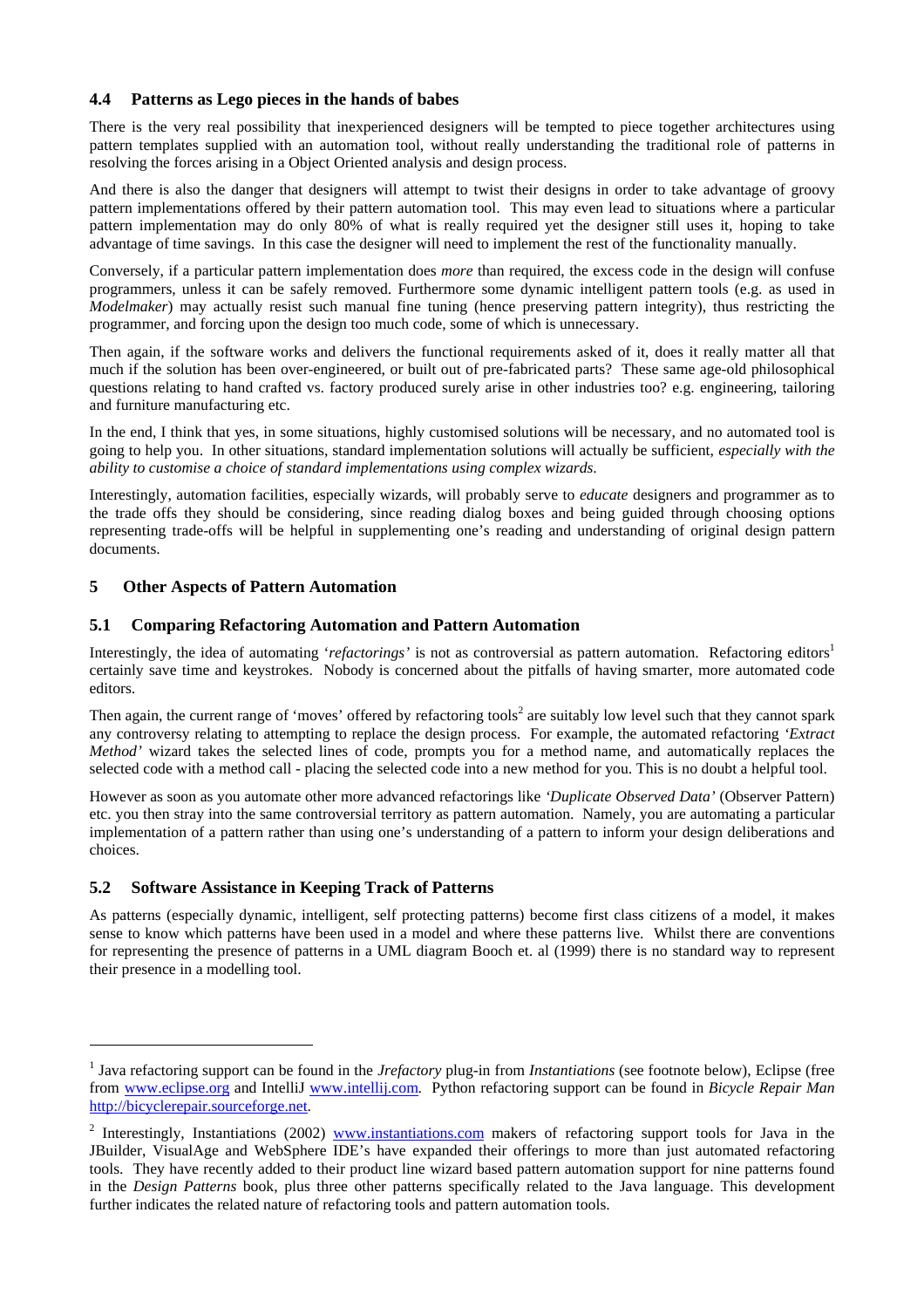An interesting approach has been adopted by the modelling tool *Modelmaker.* It lets you view a list of patterns that have been applied in the model. This view allows the designer to see which classes and methods are affected by each pattern.

| Pattern decorating class TDefault2 with class TDefault2Decorator<br>Observer pattern: TDefault10bserver observing TDefault1<br>  1 Singleton pattern for TDefault1<br>Visitor TMyVisitor visiting TDefault1 | Class: TDefault2Decorator <br>Member: TDefault2Decorator.Create<br>Member: TDefault2Decorator.Destroy<br>Member: TDefault2Decorator.Default2<br>Member: TDefault2Decorator.DwnsDefault2 |
|-------------------------------------------------------------------------------------------------------------------------------------------------------------------------------------------------------------|-----------------------------------------------------------------------------------------------------------------------------------------------------------------------------------------|
|-------------------------------------------------------------------------------------------------------------------------------------------------------------------------------------------------------------|-----------------------------------------------------------------------------------------------------------------------------------------------------------------------------------------|

#### **Figure 8: The list of patterns used in a UML model. (***Modelmaker***).**

Clicking on each pattern in the left hand pane, in *Figure 8* will display the affected classes in the right hand pane. Pattern properties can be modified from this view. Patterns can also be deleted in their entirety from the model, using this view.

#### **5.2.1 Aspects and Code Sections**

When a pattern is implemented its implementation may be scattered over a number of classes, and involves numerous methods and attributes. More to the point, a pattern implementation may involve not just entire new methods but rather, *just a few lines of code in an existing method*.

*Aspect Oriented Programming* promises to elevate these 'snippets of code' within methods to first class entities. Aspects can be weaved into classes as required.

A similar but alternative approach used by *Modelmaker* is to break methods up into things called *code sections*. Each code section is 'owned' by either the user of the modelling tool, or by a pattern. Code sections (or aspects) owned by patterns are read-only and cannot be modified, except by altering the pattern properties. Sometimes entire methods or attributes are owned by a pattern, allowing this particular modelling tool to 'protect' its living patterns from being clobbered by developers thus enforcing the patterns' integrity.

#### **6 Conclusion**

Pattern Automation tools are useful tools - as long as they are used wisely by designers who are already educated in patterns. Pattern Automation tools cannot replace the designers understanding of when and where to use patterns.

As long designers appreciate that they have at their disposal pattern *implementation* automation tools, and as long as designers resists the temptation to use the same fixed implementation every time they need a particular pattern - just because it is included in the tool, then pattern automation can play an increasingly important role in the construction of software, especially when smarter wizards and larger repositories of pattern solutions become available.

As a rule of thumb, given these provisos, if the facilities offered by automation tools help your implementations - go ahead and use them. If your needs are more specialised, then of course you are on your own and will need to hand code your solution.

My own hope is that pattern automation tools will continue to provide advanced facilities for the maintenance, selfpreservation and identification of where patterns have been applied. In this way patterns will live as first class entities in designs rather than being mere inspirations for design that perhaps corrode and are forgotten about over time.

# **7 References:**

GAMMA, E, HELM, R, JOHNSON, R and VLISSIDES, J. (1993*): Design Patterns: Abstraction and Reuse of Object-Oriented Design.*

MARTIN, R, RIEHLE, D and BUSCHMANN, F (1998): *Programming Languages of Program Design* Volume 3. See also volumes 1, 2 and 4.

FOWLER, M (1999): *Refactoring: Improving the design of existing code.*

BUDINSKY, F et. al. and VLISSIDES, J. (1996): *Cogent: Automatic Code Generation from Design Patterns*. IBM Research Journal Volume 35, Number 2, 1996 http://www.research.ibm.com/journal/sj/352/budinsky.html

HEISTER, F, RIEGEL, J, MARTIN S, SCHULZ, S, ZIMMERMANN, G (1997): *PsiGene: A Pattern-Based Application Generator for Building Simulation.* Computer Science Department, University of Kaiserslautern, Germany

BOOCH, G, RUMBAUGH, J, JACOBSON, I (1999): *The Unified Modelling Language User Guide,* p.388